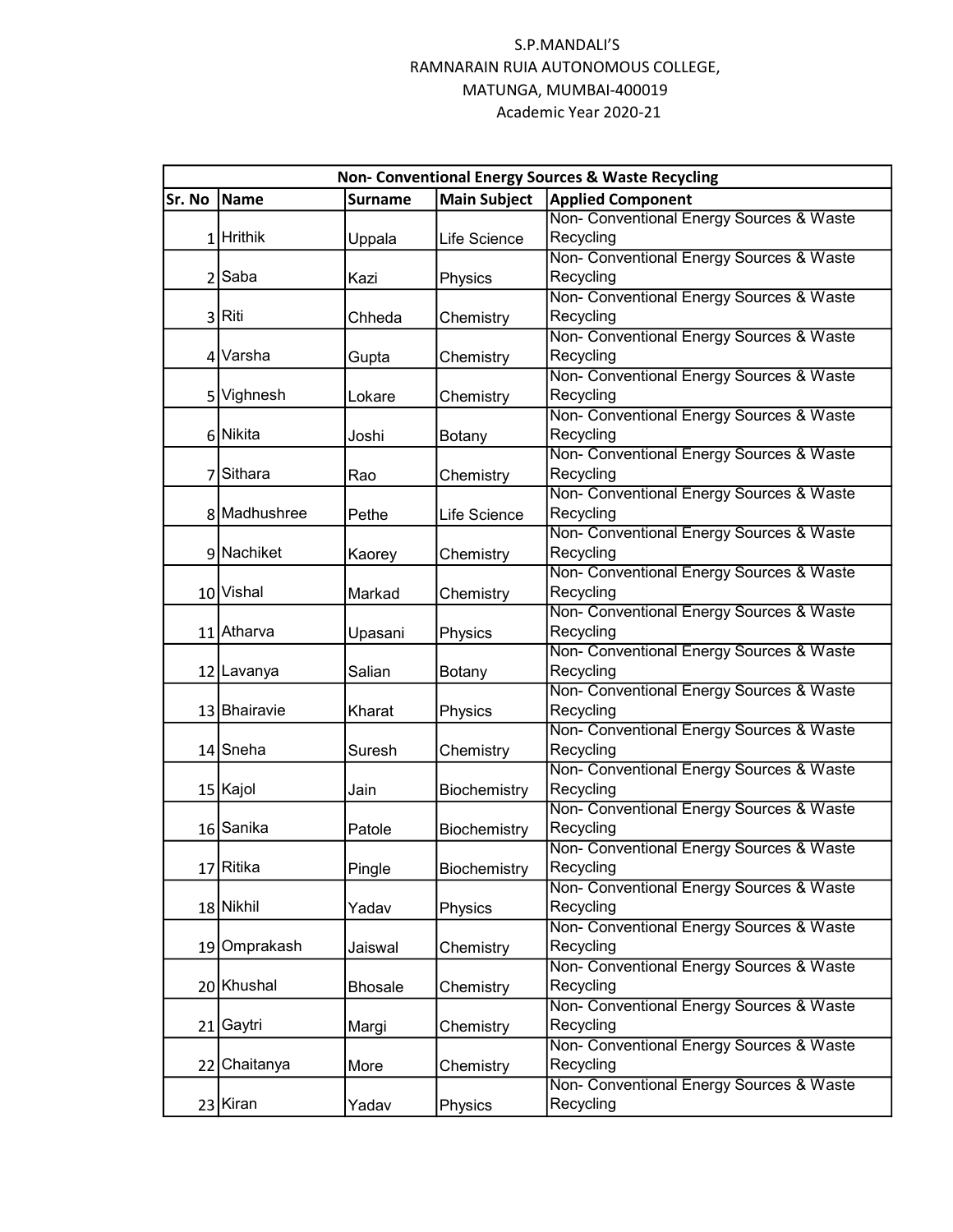| Sr. No | Name          | <b>Surname</b> | <b>Main Subject</b> | <b>Applied Component</b>                 |
|--------|---------------|----------------|---------------------|------------------------------------------|
|        |               |                |                     | Non- Conventional Energy Sources & Waste |
|        | 24 Vaibhav    | Jadhav         | <b>Mathematics</b>  | Recycling                                |
|        |               |                |                     | Non- Conventional Energy Sources & Waste |
|        | 25 Hensi      | Gandhi         | Physics             | Recycling                                |
|        |               |                |                     | Non- Conventional Energy Sources & Waste |
|        | 26 Mayur      | Hadpe          | Chemistry           | Recycling                                |
|        |               |                |                     | Non- Conventional Energy Sources & Waste |
|        | 27 Supriya    | Dalvi          | Microbiology        | Recycling                                |
|        |               |                |                     | Non- Conventional Energy Sources & Waste |
|        | 28 Deepali    | Pandey         | Physics             | Recycling                                |
|        |               |                |                     | Non- Conventional Energy Sources & Waste |
|        | 29 Yash       | Karade         | Microbiology        | Recycling                                |
|        |               |                |                     | Non- Conventional Energy Sources & Waste |
|        | 30 Aryan      | Ranjane        | Chemistry           | Recycling                                |
|        |               |                |                     | Non- Conventional Energy Sources & Waste |
|        | 31 Abhilasha  | Chalke         | Chemistry           | Recycling                                |
|        |               |                |                     | Non- Conventional Energy Sources & Waste |
|        | 32 Ankita     | jamane         | Chemistry           | Recycling                                |
|        |               |                |                     | Non- Conventional Energy Sources & Waste |
|        | 33 Onkar      | Kadam          | Physics             | Recycling                                |
|        |               |                |                     | Non- Conventional Energy Sources & Waste |
|        | 34 Prajakta   | Patil          | Microbiology        | Recycling                                |
|        |               |                |                     | Non- Conventional Energy Sources & Waste |
|        | 35 Rutwik     | Khopekar       | Botany              | Recycling                                |
|        |               |                |                     | Non- Conventional Energy Sources & Waste |
|        | 36 Mayur      | Bhuvad         | Chemistry           | Recycling                                |
|        |               |                |                     | Non- Conventional Energy Sources & Waste |
|        | 37 Ashish     | Kharat         | Chemistry           | Recycling                                |
|        |               |                |                     | Non- Conventional Energy Sources & Waste |
|        | 38 Divya      | Dudhal         | Biochemistry        | Recycling                                |
|        |               |                |                     | Non- Conventional Energy Sources & Waste |
|        | 39 Kshitija   | Salgat         | Chemistry           | Recycling                                |
|        |               |                |                     | Non- Conventional Energy Sources & Waste |
|        | 40 Anushree   | Masurkar       | Chemistry           | Recycling                                |
|        |               |                |                     | Non- Conventional Energy Sources & Waste |
|        | 41 Chirag     | Vidhate        | Chemistry           | Recycling                                |
|        |               |                |                     | Non- Conventional Energy Sources & Waste |
|        | 42 Vikram     | Jha            | Chemistry           | Recycling                                |
|        |               |                |                     | Non- Conventional Energy Sources & Waste |
|        | 43 Neeta      | Shirsat        | Chemistry           | Recycling                                |
|        | Shaheen Begam |                |                     | Non- Conventional Energy Sources & Waste |
|        | 44 Moulana    | Saik           | Chemistry           | Recycling                                |
|        |               |                |                     | Non- Conventional Energy Sources & Waste |
|        | 45 Gauri      | Kulkarni       | Biochemistry        | Recycling                                |
|        |               |                |                     | Non- Conventional Energy Sources & Waste |
|        | 46 Samruddhi  | Kambli         | Chemistry           | Recycling                                |
|        |               |                |                     | Non- Conventional Energy Sources & Waste |
|        | 47 Pragati    | Nivalkar       | Chemistry           | Recycling                                |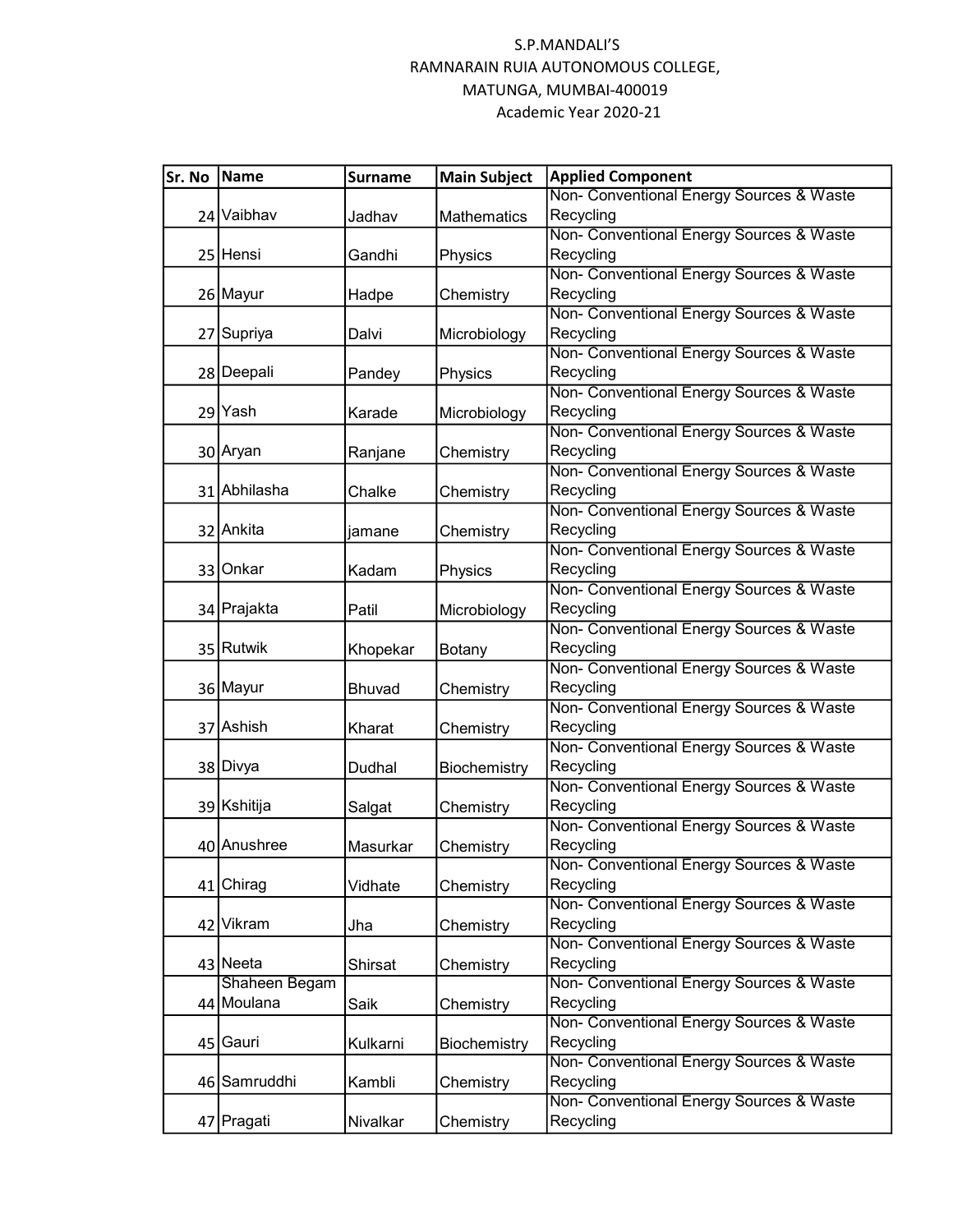| lSr. No | Name         | <b>Surname</b> | <b>Main Subject</b> | <b>Applied Component</b>                 |
|---------|--------------|----------------|---------------------|------------------------------------------|
|         |              |                |                     | Non- Conventional Energy Sources & Waste |
|         | 48 Mansi     | Padwal         | Chemistry           | Recycling                                |
|         |              |                |                     | Non- Conventional Energy Sources & Waste |
|         | 49 Poorva    | Govekar        | Chemistry           | Recycling                                |
|         |              |                |                     | Non- Conventional Energy Sources & Waste |
|         | 50 Pratima   | Sarang         | Chemistry           | Recycling                                |
|         |              |                |                     | Non- Conventional Energy Sources & Waste |
|         | 51 Darshan   | Sondkar        | Chemistry           | Recycling                                |
|         |              |                |                     | Non- Conventional Energy Sources & Waste |
|         | 52 Ashwini   | Palkar         | Chemistry           | Recycling                                |
|         |              |                |                     | Non- Conventional Energy Sources & Waste |
|         | 53 Mrunmayi  | Ambekar        | Biochemistry        | Recycling                                |
|         |              |                |                     | Non- Conventional Energy Sources & Waste |
|         | 54 Sayli     | Mokal          | Zoology             | Recycling                                |
|         |              |                |                     | Non- Conventional Energy Sources & Waste |
|         | 55 Sunil     | Waghmode       | Botany              | Recycling                                |
|         |              |                |                     | Non- Conventional Energy Sources & Waste |
|         | 56 Vedashree | Chavan         | Biochemistry        | Recycling                                |
|         |              |                |                     | Non- Conventional Energy Sources & Waste |
|         | 57 Kaustub   | Gaikwad        | <b>Mathematics</b>  | Recycling                                |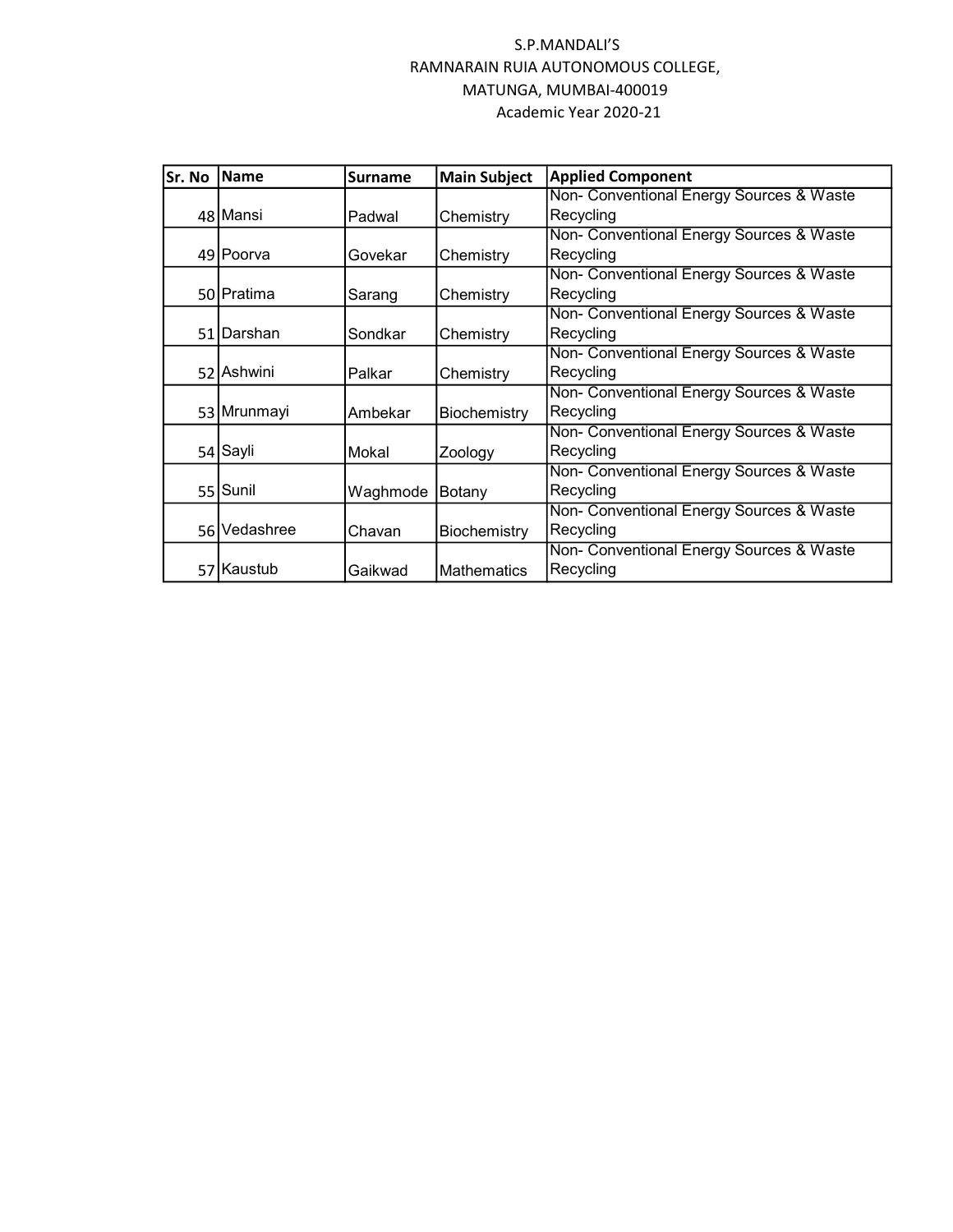|        | Electronic Instrumentation |                |                     |                            |  |  |  |
|--------|----------------------------|----------------|---------------------|----------------------------|--|--|--|
| Sr. No | Name                       | <b>Surname</b> | <b>Main Subject</b> | <b>Applied Component</b>   |  |  |  |
|        | 1 Kajol                    | Shelke         | Physics             | Electronic Instrumentation |  |  |  |
|        | 2 HARISHKUMAR              | PAL            | Physics             | Electronic Instrumentation |  |  |  |
|        | 3 Ramchandra               | Jikamade       | Physics             | Electronic Instrumentation |  |  |  |
|        | 4 Utkarsh                  | Sharma         | Physics             | Electronic Instrumentation |  |  |  |
|        | 5 Sahil                    | <b>Meshram</b> | Physics             | Electronic Instrumentation |  |  |  |
| 61     | Tanmay                     | Gorule         | Physics             | Electronic Instrumentation |  |  |  |
|        | 7İVishwa                   | Arava          | Physics             | Electronic Instrumentation |  |  |  |
|        | 8 Jyoti                    | Pawar          | Physics             | Electronic Instrumentation |  |  |  |
|        | 9 Swaraangi                | Shirodkar      | Physics             | Electronic Instrumentation |  |  |  |
|        | 10 Rohit                   | Dasari         | <b>Mathematics</b>  | Electronic Instrumentation |  |  |  |
|        | 11 Bhakti                  | Mithagri       | Physics             | Electronic Instrumentation |  |  |  |
|        | 12 Niladri                 | Saha           | Physics             | Electronic Instrumentation |  |  |  |
|        | 13 Ajinkya                 | Pawar          | <b>Mathematics</b>  | Electronic Instrumentation |  |  |  |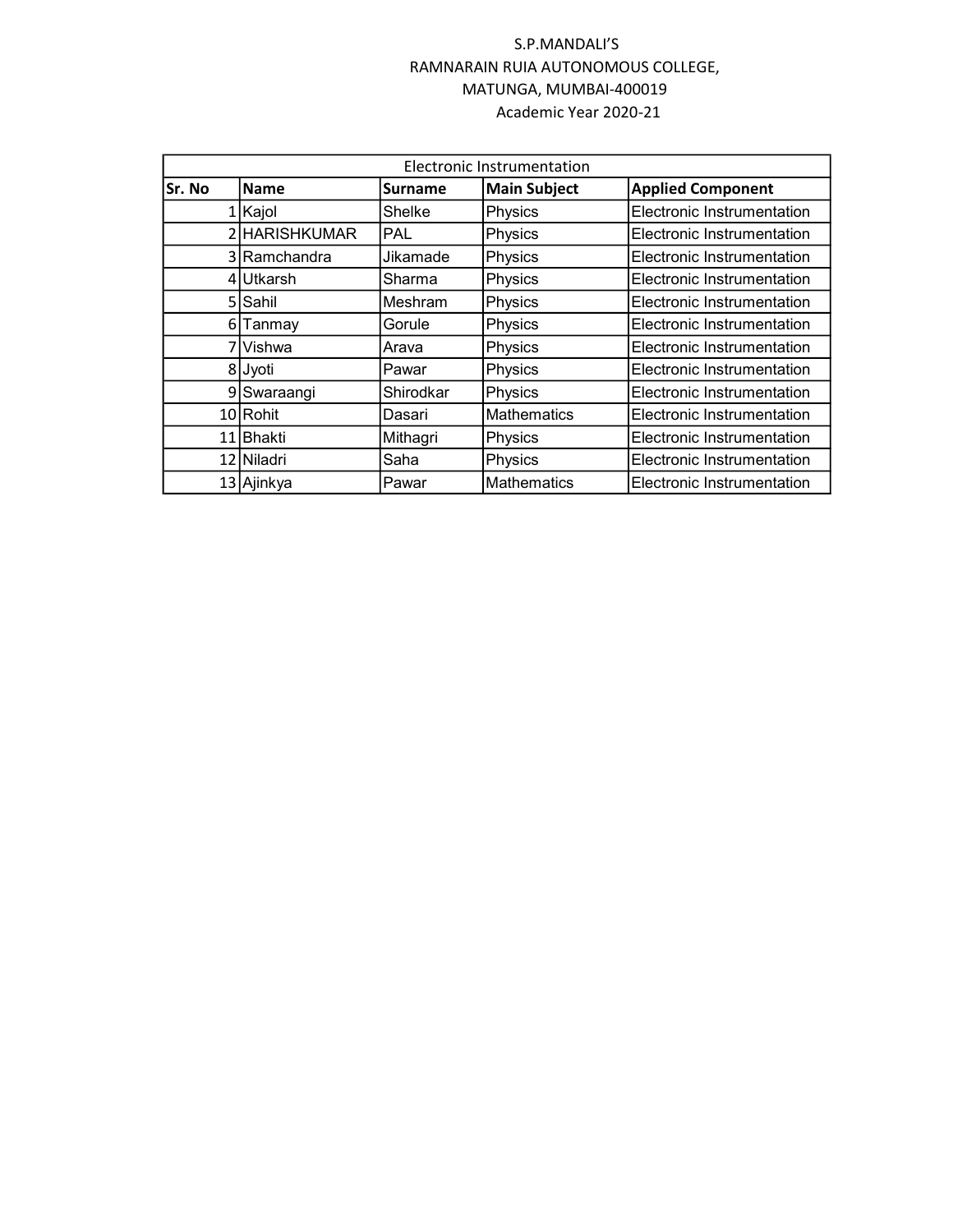| <b>Elements of Operation Research</b> |                 |                |                     |                                         |  |  |
|---------------------------------------|-----------------|----------------|---------------------|-----------------------------------------|--|--|
| Sr. No                                | <b>Name</b>     | <b>Surname</b> | <b>Main Subject</b> | <b>Applied Component</b>                |  |  |
|                                       | 1 Shabnaaz      | Khan           | <b>Statistics</b>   | <b>Elements of Operational Research</b> |  |  |
|                                       | 2 Harshil       | Shah           | <b>Statistics</b>   | <b>Elements of Operational Research</b> |  |  |
|                                       | 3 Vaishnavi     | Nair           | <b>Statistics</b>   | <b>Elements of Operational Research</b> |  |  |
|                                       | 4 Karpura       | Tandel         | <b>Statistics</b>   | <b>Elements of Operational Research</b> |  |  |
|                                       | 5 Yamini        | Rao            | <b>Statistics</b>   | <b>Elements of Operational Research</b> |  |  |
|                                       | 6 Shireen       | Ansari         | <b>Statistics</b>   | <b>Elements of Operational Research</b> |  |  |
|                                       | 7 Akshata       | Mahadik        | <b>Statistics</b>   | <b>Elements of Operational Research</b> |  |  |
|                                       | 8Ruchi          | Pasad          | <b>Statistics</b>   | <b>Elements of Operational Research</b> |  |  |
|                                       | 9 Meet          | Gala           | <b>Statistics</b>   | <b>Elements of Operational Research</b> |  |  |
|                                       | 10 Vidula       | Parab          | <b>Statistics</b>   | <b>Elements of Operational Research</b> |  |  |
|                                       | 11 Riddhi       | Devalia        | <b>Statistics</b>   | <b>Elements of Operational Research</b> |  |  |
|                                       | 12 Tanvi        | Satardekar     | <b>Statistics</b>   | <b>Elements of Operational Research</b> |  |  |
|                                       | 13 Mrunmayee    | <b>Belhe</b>   | <b>Statistics</b>   | <b>Elements of Operational Research</b> |  |  |
|                                       | 14 SHEFALI      | <b>RANGARI</b> | <b>Statistics</b>   | <b>Elements of Operational Research</b> |  |  |
|                                       | 15 Saish        | Sawant         | <b>Statistics</b>   | <b>Elements of Operational Research</b> |  |  |
|                                       | 16 Pravin       | Singh          | <b>Statistics</b>   | <b>Elements of Operational Research</b> |  |  |
|                                       | 17 Rohit        | Saigaonkar     | <b>Statistics</b>   | <b>Elements of Operational Research</b> |  |  |
|                                       | 18 Ayushi       | Padamwar       | <b>Statistics</b>   | <b>Elements of Operational Research</b> |  |  |
|                                       | 19 Praveenkumar | Pandey         | <b>Statistics</b>   | <b>Elements of Operational Research</b> |  |  |
|                                       | 20 Vedant       | Dubey          | <b>Statistics</b>   | <b>Elements of Operational Research</b> |  |  |
|                                       | $21$ Heth       | Dave           | <b>Statistics</b>   | <b>Elements of Operational Research</b> |  |  |
|                                       | 22 Ishita       | Pawaskar       | <b>Statistics</b>   | <b>Elements of Operational Research</b> |  |  |
|                                       | 23 Aparna       | lyer           | <b>Statistics</b>   | <b>Elements of Operational Research</b> |  |  |
|                                       | 24 Jayshree     | Baviskar       | Mathematics         | <b>Elements of Operational Research</b> |  |  |
|                                       | 25 Hritika      | Nimankar       | <b>Statistics</b>   | <b>Elements of Operational Research</b> |  |  |
|                                       | 26 Kaivalya     | Modak          | <b>Statistics</b>   | <b>Elements of Operational Research</b> |  |  |
|                                       | 27 Pooja        | Dedhia         | <b>Statistics</b>   | <b>Elements of Operational Research</b> |  |  |
|                                       | 28 Jignyasa     | Rikame         | <b>Mathematics</b>  | <b>Elements of Operational Research</b> |  |  |
|                                       | 29 Nishka       | Dali           | <b>Mathematics</b>  | <b>Elements of Operational Research</b> |  |  |
|                                       | 30 Janhavi      | More           | Mathematics         | <b>Elements of Operational Research</b> |  |  |
|                                       | 31 Rajeev       | Suresh         | <b>Statistics</b>   | <b>Elements of Operational Research</b> |  |  |
|                                       | 32 Dhruv        | Paradia        | <b>Statistics</b>   | <b>Elements of Operational Research</b> |  |  |
|                                       | 33 Ajit         | Yadav          | <b>Statistics</b>   | <b>Elements of Operational Research</b> |  |  |
|                                       | 34 Shrinivas    | Deshpande      | Mathematics         | Elements of Operational Research        |  |  |
|                                       | 35 Jai          | Vaidya         | <b>Statistics</b>   | Elements of Operational Research        |  |  |
|                                       | 36 Rajas        | Vaidya         | <b>Statistics</b>   | Elements of Operational Research        |  |  |
|                                       | 37 Tanmay       | Pednekar       | Mathematics         | <b>Elements of Operational Research</b> |  |  |
|                                       | 38 Nikhil       | <b>Belkar</b>  | <b>Statistics</b>   | <b>Elements of Operational Research</b> |  |  |
|                                       | 39 saloni       | trimbakkar     | <b>Statistics</b>   | <b>Elements of Operational Research</b> |  |  |
|                                       | 40 Sanchita     | Mayekar        | Mathematics         | Elements of Operational Research        |  |  |
|                                       | 41 Poonam       | Kale           | Mathematics         | <b>Elements of Operational Research</b> |  |  |
|                                       | 42 Nikita       | Khardikar      | Mathematics         | Elements of Operational Research        |  |  |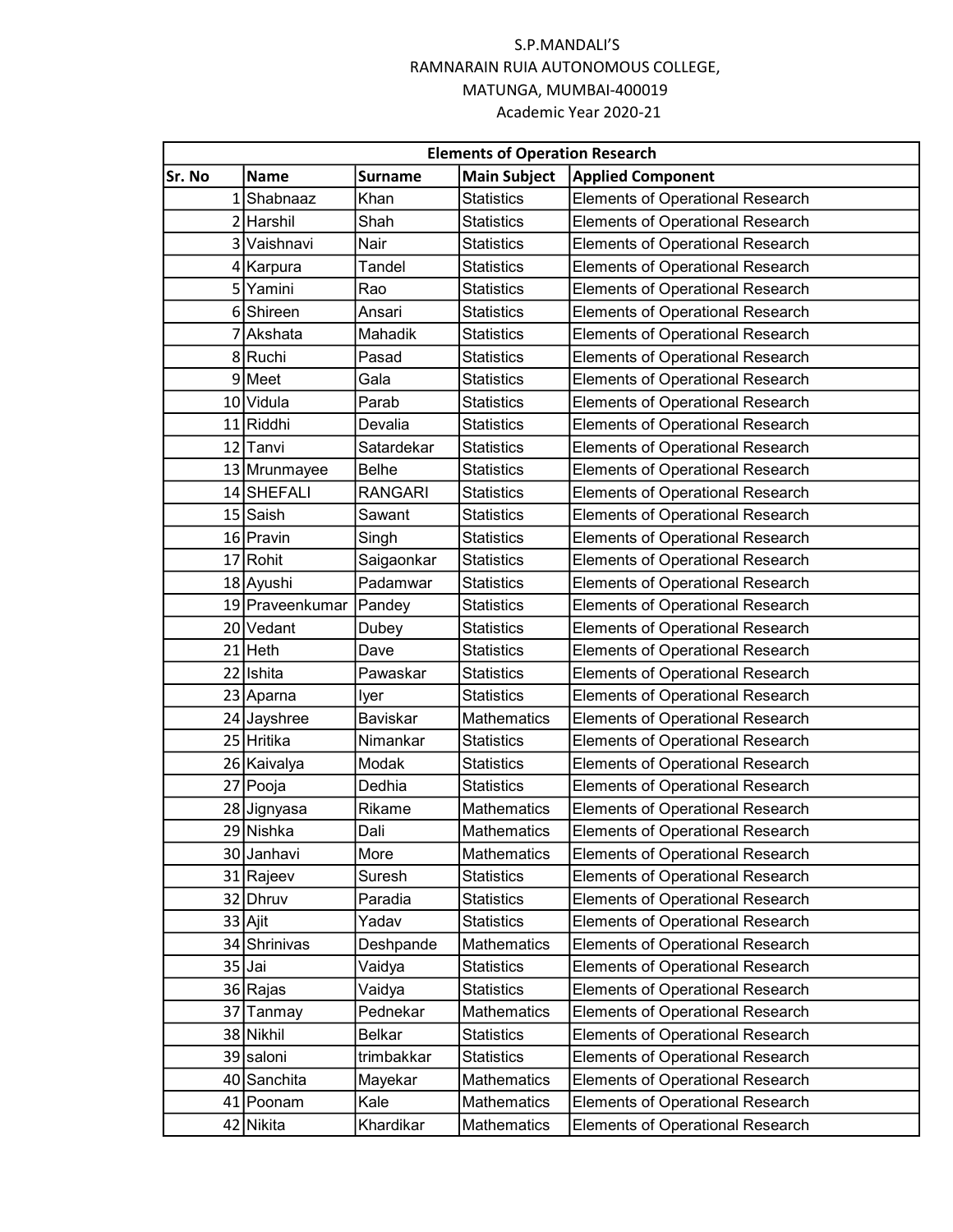| Sr. No | <b>Name</b>  | <b>Surname</b> | <b>Main Subject</b> | <b>Applied Component</b>                |
|--------|--------------|----------------|---------------------|-----------------------------------------|
|        | 43 Ashish    | Pandey         | <b>Mathematics</b>  | <b>Elements of Operational Research</b> |
|        | 44 Yash      | Khedekar       | <b>Mathematics</b>  | <b>Elements of Operational Research</b> |
|        | 45 JAEE      | <b>BERDE</b>   | Mathematics         | <b>Elements of Operational Research</b> |
|        | 46 Aditi     | Lad            | <b>Mathematics</b>  | <b>Elements of Operational Research</b> |
|        | 47 Neha      | Kamble         | <b>Mathematics</b>  | <b>Elements of Operational Research</b> |
|        | 48 Snehal    | Jagdale        | <b>Mathematics</b>  | <b>Elements of Operational Research</b> |
|        | 49 Dishant   | Shinde         | <b>Mathematics</b>  | <b>Elements of Operational Research</b> |
|        | 50 Anusha    | Shetty         | <b>Mathematics</b>  | <b>Elements of Operational Research</b> |
|        | 51 Shubham   | Kute           | <b>Mathematics</b>  | <b>Elements of Operational Research</b> |
|        | 52 Pranali   | Patil          | <b>Mathematics</b>  | <b>Elements of Operational Research</b> |
|        | 53 Khush     | Pujara         | <b>Mathematics</b>  | <b>Elements of Operational Research</b> |
|        | 54 Sanchita  | Gore           | <b>Mathematics</b>  | <b>Elements of Operational Research</b> |
|        | 55 Swapnil   | Pate           | <b>Statistics</b>   | <b>Elements of Operational Research</b> |
|        | 56 Tanishka  | Talekar        | Microbiology        | <b>Elements of Operational Research</b> |
|        | 57 Sudarshan | Kasar          | <b>Mathematics</b>  | <b>Elements of Operational Research</b> |
|        | 58 Harsh     | Magiya         | <b>Mathematics</b>  | <b>Elements of Operational Research</b> |
|        | 59 Roshini   | Prashanthica   | <b>Mathematics</b>  | <b>Elements of Operational Research</b> |
|        | 60 Shantanu  | Deodhar        | <b>Mathematics</b>  | <b>Elements of Operational Research</b> |
|        | 61 Parth     | Manjure        | <b>Statistics</b>   | <b>Elements of Operational Research</b> |
|        | 62 Amrita    | Pawar          | <b>Statistics</b>   | <b>Elements of Operational Research</b> |
|        | 63 Avinash   | Wayakul        | <b>Statistics</b>   | <b>Elements of Operational Research</b> |
|        | 64 Pooja     | Waybhase       | <b>Mathematics</b>  | <b>Elements of Operational Research</b> |
|        | 65 Parth     | Prabhu         | <b>Mathematics</b>  | <b>Elements of Operational Research</b> |
|        | 66 Sonika    | Nautiyal       | <b>Mathematics</b>  | <b>Elements of Operational Research</b> |
| 67     | Arya         | Kadam          | Physics             | <b>Elements of Operational Research</b> |
|        | 68 Vishakha  | Patil          | <b>Mathematics</b>  | <b>Elements of Operational Research</b> |
|        | 69 Fiza      | Dalwai         | <b>Mathematics</b>  | <b>Elements of Operational Research</b> |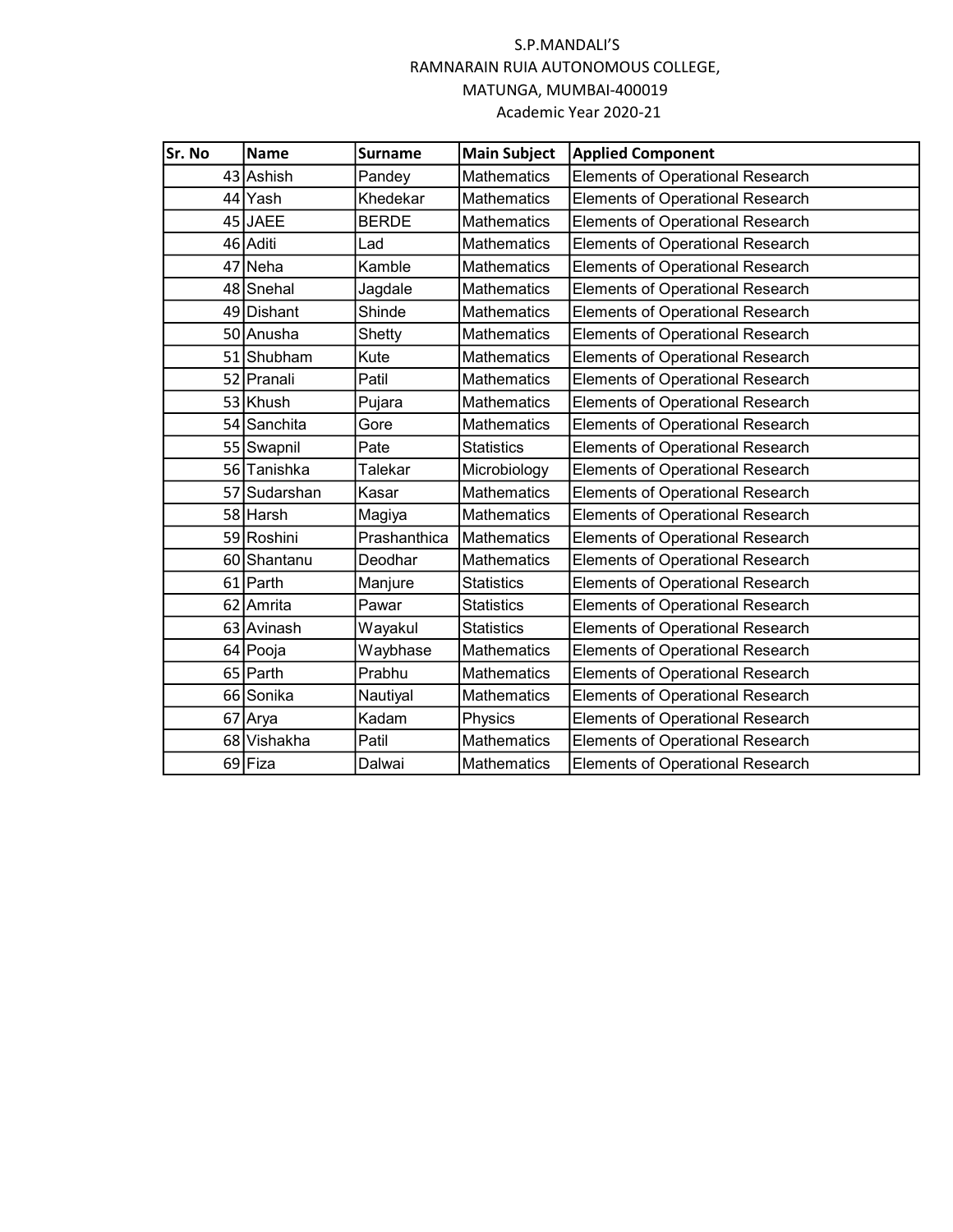| <b>Marine Sciences</b> |                 |                |                     |                          |  |  |  |
|------------------------|-----------------|----------------|---------------------|--------------------------|--|--|--|
| Sr. No                 | <b>Name</b>     | <b>Surname</b> | <b>Main Subject</b> | <b>Applied Component</b> |  |  |  |
| $\mathbf{1}$           | Firdaus         | Khan           | Zoology             | <b>Marine Sciences</b>   |  |  |  |
| $\mathfrak{p}$         | Aman            | Wankhade       | <b>Mathematics</b>  | <b>Marine Sciences</b>   |  |  |  |
| 3                      | Anish           | Joshi          | Physics             | <b>Marine Sciences</b>   |  |  |  |
| 4                      | Dakshata        | Diwekar        | Zoology             | <b>Marine Sciences</b>   |  |  |  |
| 5                      | Vibhuti         | Kasar          | Zoology             | <b>Marine Sciences</b>   |  |  |  |
| 6                      | Tanvi           | <b>Bhore</b>   | Zoology             | <b>Marine Sciences</b>   |  |  |  |
| 7                      | Hazel           | Hall           | <b>Mathematics</b>  | <b>Marine Sciences</b>   |  |  |  |
| 8                      | <b>Rohit</b>    | Pahilwan       | <b>Mathematics</b>  | <b>Marine Sciences</b>   |  |  |  |
| 9                      | <b>SIDDHESH</b> |                | <b>Mathematics</b>  | <b>Marine Sciences</b>   |  |  |  |
|                        | 10 Shikha       | Choudhary      | Chemistry           | <b>Marine Sciences</b>   |  |  |  |
|                        | 11 Aditi        | Jarkar         | Chemistry           | <b>Marine Sciences</b>   |  |  |  |
| 12                     | <b>I</b> qra    | Khalique       | Biochemistry        | <b>Marine Sciences</b>   |  |  |  |
|                        | 13 Sanika       | Avhad          | Zoology             | <b>Marine Sciences</b>   |  |  |  |
|                        | 14 Satyendra    |                | Physics             | <b>Marine Sciences</b>   |  |  |  |
|                        | Sakshi<br>15    |                | Chemistry           | <b>Marine Sciences</b>   |  |  |  |
| 16 Shweta              |                 | Pagare         | Biochemistry        | <b>Marine Sciences</b>   |  |  |  |
|                        | 17 Srushti      | Madhye         | Chemistry           | <b>Marine Sciences</b>   |  |  |  |
|                        | 18 Priyanka     | Waghmare       | Chemistry           | <b>Marine Sciences</b>   |  |  |  |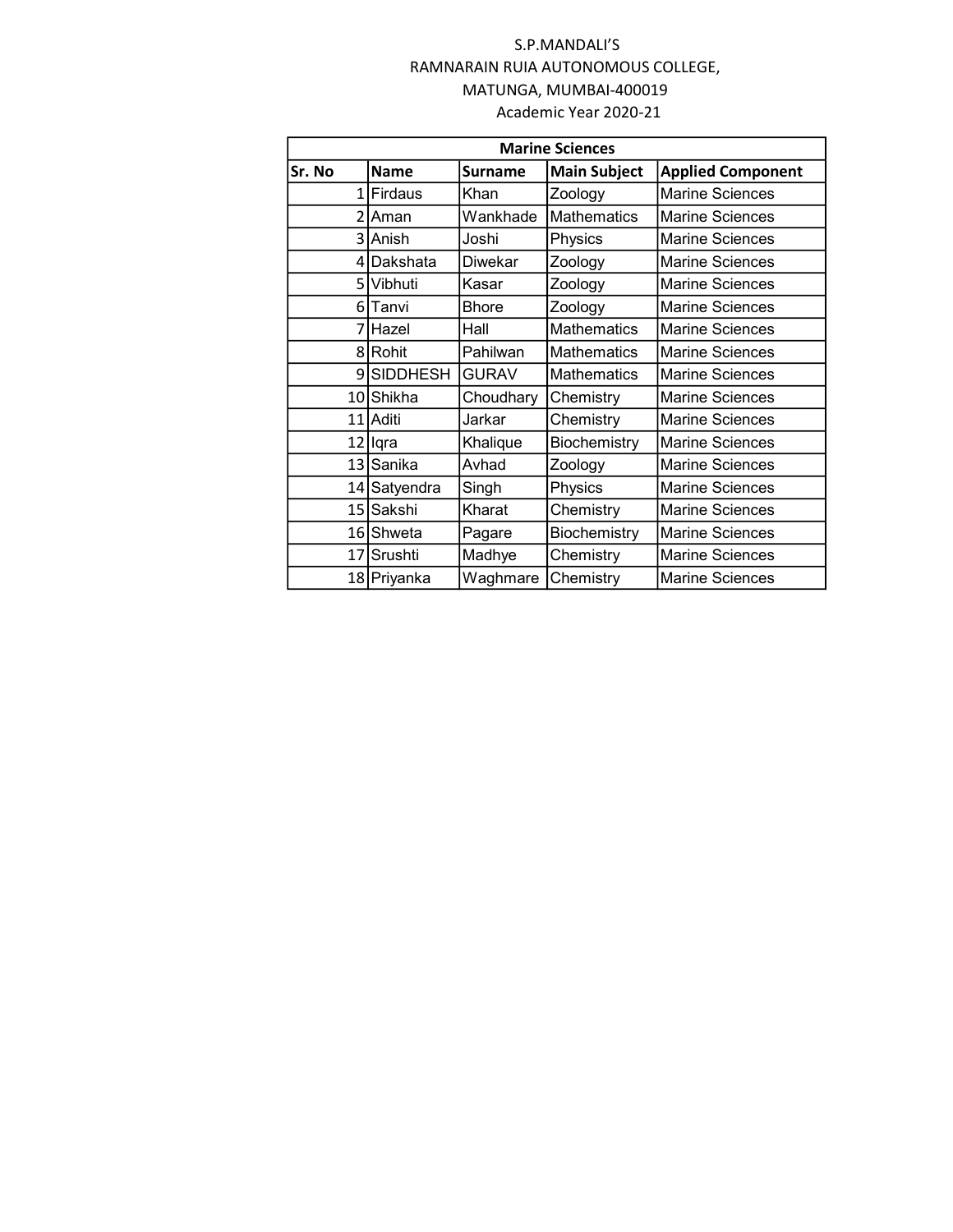|        | <b>Horticulture and Gardening</b> |                |                     |                                   |  |  |  |  |
|--------|-----------------------------------|----------------|---------------------|-----------------------------------|--|--|--|--|
| Sr. No | <b>Name</b>                       | <b>Surname</b> | <b>Main Subject</b> | <b>Applied Component</b>          |  |  |  |  |
|        | 1 <sub>Zeel</sub><br>Maru         |                | Biochemistry        | Horticulture and Gardening        |  |  |  |  |
|        | 2 Prachiti                        | Ranadive       | Biochemistry        | Horticulture and Gardening        |  |  |  |  |
|        | 3 Bhavini                         | Thakkar        | Biochemistry        | Horticulture and Gardening        |  |  |  |  |
|        | 4 Tanvi                           | Chavan         | Biochemistry        | Horticulture and Gardening        |  |  |  |  |
|        | 5 Deepika                         | Kumawat        | Biochemistry        | Horticulture and Gardening        |  |  |  |  |
|        | 6 Mayur                           | Andher         | Biochemistry        | Horticulture and Gardening        |  |  |  |  |
|        | 7 SHWETA                          | <b>SACCHAN</b> | Biochemistry        | Horticulture and Gardening        |  |  |  |  |
|        | 8 Saee                            | <b>Bobhate</b> | Botany              | <b>Horticulture and Gardening</b> |  |  |  |  |
|        | 9Shubham                          | Soni           | Botany              | Horticulture and Gardening        |  |  |  |  |
|        | 10 Akshata                        | Murari         | Botany              | Horticulture and Gardening        |  |  |  |  |
|        | 11 Madhavi                        | Magar          | Botany              | Horticulture and Gardening        |  |  |  |  |
|        | 12 Leena                          | Nachare        | Botany              | Horticulture and Gardening        |  |  |  |  |
|        | 13 Anushka                        | Gaikwad        | Botany              | Horticulture and Gardening        |  |  |  |  |
|        | 14 Sonal                          | Ghadi          | Botany              | Horticulture and Gardening        |  |  |  |  |
|        | 15 Akshay                         | Hiwale         | Botany              | Horticulture and Gardening        |  |  |  |  |
|        | 16 Sayali                         | Pawar          | Botany              | Horticulture and Gardening        |  |  |  |  |
|        | 17 Aishwarya                      | <b>Bhosale</b> | Chemistry           | Horticulture and Gardening        |  |  |  |  |
|        | 18 REEMA                          | <b>SHINDE</b>  | Chemistry           | Horticulture and Gardening        |  |  |  |  |
|        | 19 Chetan                         | Thakare        | Chemistry           | Horticulture and Gardening        |  |  |  |  |
|        | 20 Neha                           | Kamble         | Chemistry           | <b>Horticulture and Gardening</b> |  |  |  |  |
|        | 21 Shweta                         | Sonawane       | Chemistry           | <b>Horticulture and Gardening</b> |  |  |  |  |
|        | 22 Pallavi                        | <b>Dhande</b>  | Life Science        | Horticulture and Gardening        |  |  |  |  |
|        | 23 Shraddha                       | Khandagale     | Life Science        | Horticulture and Gardening        |  |  |  |  |
|        | 24 Shaikh Asmira                  | Khatoon Akbar  | Life Science        | <b>Horticulture and Gardening</b> |  |  |  |  |
|        | 25 Shraddha                       | Joshi          | Life Science        | Horticulture and Gardening        |  |  |  |  |
|        | 26 Sweety                         | Devikar        | Mathematics         | Horticulture and Gardening        |  |  |  |  |
|        | 27 Vandana                        | Rawal          | <b>Statistics</b>   | <b>Horticulture and Gardening</b> |  |  |  |  |
|        | 28 Pranali                        | Matal          | Zoology             | <b>Horticulture and Gardening</b> |  |  |  |  |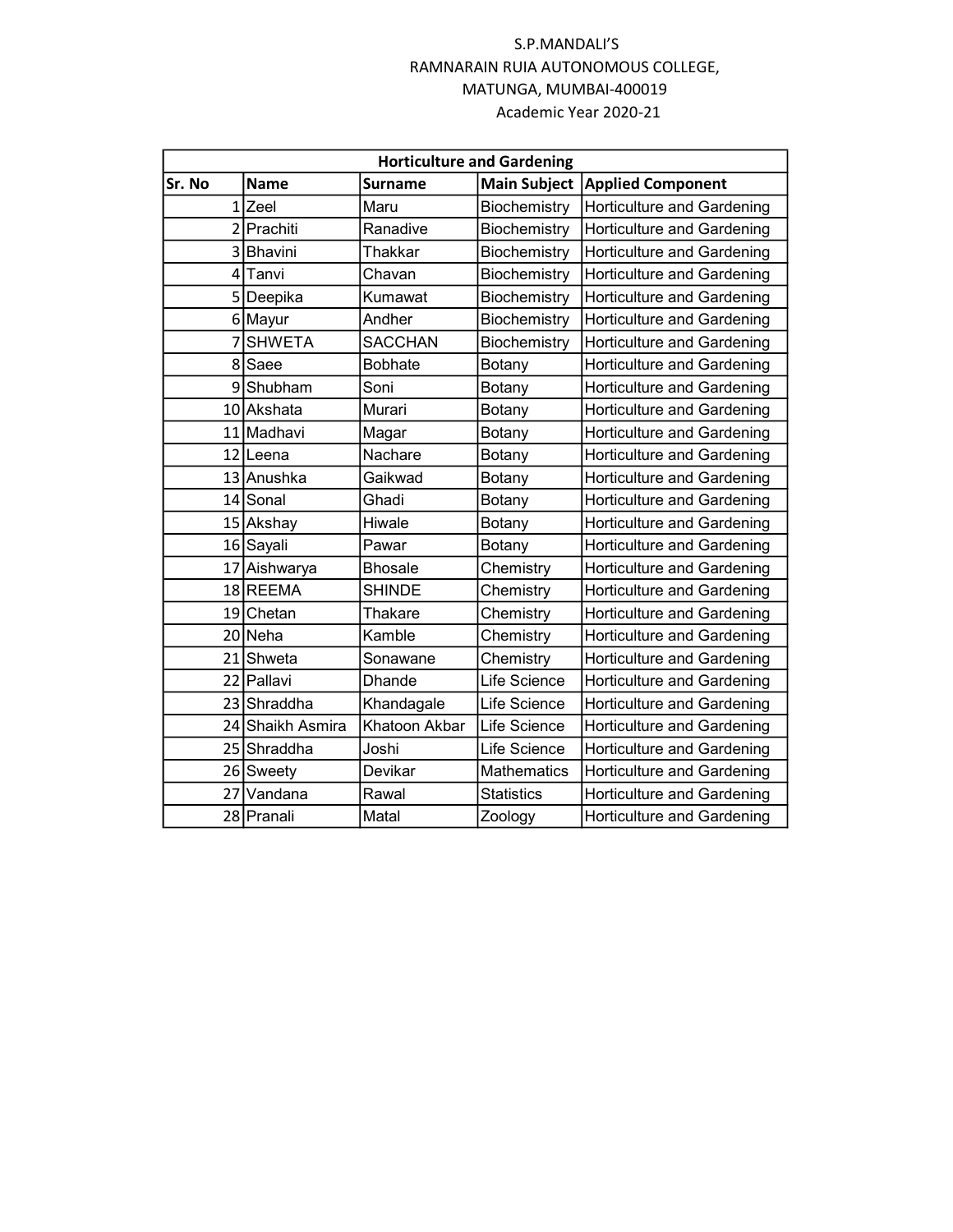| <b>Drugs and Dyes</b> |                     |                |                     |                          |  |  |
|-----------------------|---------------------|----------------|---------------------|--------------------------|--|--|
| Sr. No                | <b>Name</b>         | <b>Surname</b> | <b>Main Subject</b> | <b>Applied Component</b> |  |  |
|                       | 1 <sup>Trupti</sup> | Vazarkar       | Chemistry           | Drugs and Dyes           |  |  |
|                       | 2 Sandeep           | Yadav          | Chemistry           | Drugs and Dyes           |  |  |
|                       | 3Devika             | Hande          | Biochemistry        | Drugs and Dyes           |  |  |
|                       | 4 Rahul             | Kadam          | Microbiology        | Drugs and Dyes           |  |  |
|                       | 5 MANALI            | <b>JOSHI</b>   | Chemistry           | Drugs and Dyes           |  |  |
|                       | 6 Vinda             | Salaskar       | Chemistry           | Drugs and Dyes           |  |  |
|                       | 7 Samyukta          | Shivshankar    | Biochemistry        | Drugs and Dyes           |  |  |
|                       | 8 Sayali            | Karandikar     | Chemistry           | Drugs and Dyes           |  |  |
|                       | 9ANJALI             | <b>MOURYA</b>  | Chemistry           | Drugs and Dyes           |  |  |
|                       | 10 Priyanka         | Chaudhari      | Biochemistry        | Drugs and Dyes           |  |  |
|                       | 11 Hiral            | Haria          | Chemistry           | Drugs and Dyes           |  |  |
|                       | 12 Shivani          | Niphadkar      | Life Science        | Drugs and Dyes           |  |  |
|                       | 13 Rohan            | Kamat          | Chemistry           | Drugs and Dyes           |  |  |
|                       | 14 Gopika           | Nair           | Microbiology        | Drugs and Dyes           |  |  |
|                       | 15 Prajwal          | Prabhu         | Chemistry           | Drugs and Dyes           |  |  |
|                       | 16 Vishwas          | Shelar         | Chemistry           | Drugs and Dyes           |  |  |
|                       | 17 Chandani         | Patil          | Chemistry           | Drugs and Dyes           |  |  |
|                       | 18 ANKITA           | <b>PAWAR</b>   | Biochemistry        | Drugs and Dyes           |  |  |
|                       | 19 Mrunal           | Thakur         | Chemistry           | Drugs and Dyes           |  |  |
|                       | 20 Piyusha          | Kadam          | Chemistry           | Drugs and Dyes           |  |  |
|                       | 21 Parth            | Rao            | Chemistry           | Drugs and Dyes           |  |  |
|                       | 22 Sarvesh          | <b>Bandabe</b> | Chemistry           | Drugs and Dyes           |  |  |
|                       | 23 Abhishek         | Kashid         | Chemistry           | Drugs and Dyes           |  |  |
|                       | 24 APARNA           | <b>BHOIR</b>   | Chemistry           | Drugs and Dyes           |  |  |
|                       | 25 Snehal           | Sanap          | Microbiology        | Drugs and Dyes           |  |  |
|                       | 26 Anushka          | Lad            | Chemistry           | Drugs and Dyes           |  |  |
|                       | 27 Raj              | Wandre         | Chemistry           | Drugs and Dyes           |  |  |
|                       | 28 Nachiket         | Pradhan        | Chemistry           | Drugs and Dyes           |  |  |
|                       | 29 Netrali          | Nalawade       | Chemistry           | Drugs and Dyes           |  |  |
|                       | 30 Priyanshi        | Thingore       | Life Science        | Drugs and Dyes           |  |  |
|                       | 31 Pooja            | Desai          | Biochemistry        | Drugs and Dyes           |  |  |
|                       | 32 Ninad            | Tirlotkar      | Chemistry           | Drugs and Dyes           |  |  |
|                       | 33 Sayali           | Sanas          | Chemistry           | Drugs and Dyes           |  |  |
|                       | 34 Anuja            | Kane           | Life Science        | Drugs and Dyes           |  |  |
|                       | 35 Hiral            | Shetiya        | Microbiology        | Drugs and Dyes           |  |  |
|                       | 36 Sweta            | Nikam          | Chemistry           | Drugs and Dyes           |  |  |
|                       | 37 Nikhil           | Sonawane       | Chemistry           | Drugs and Dyes           |  |  |
|                       | 38 Pranay           | Jadhav         | Biochemistry        | Drugs and Dyes           |  |  |
|                       | 39 Ritika           | Krishna Kumar  | Life Science        | Drugs and Dyes           |  |  |
|                       | 40 Athira           | Sudhakaran     | Life Science        | Drugs and Dyes           |  |  |
|                       | 41 Devang           | Walke          | Biochemistry        | Drugs and Dyes           |  |  |
|                       | 42 Mariyam          | Shaikh         | Biochemistry        | Drugs and Dyes           |  |  |
|                       | 43 VAIBHAV          | SHINGADE       | Chemistry           | Drugs and Dyes           |  |  |
|                       | 44 Himanshu         | Parate         | Chemistry           | Drugs and Dyes           |  |  |
|                       | 45 Piyush           | Turbhekar      | Chemistry           | Drugs and Dyes           |  |  |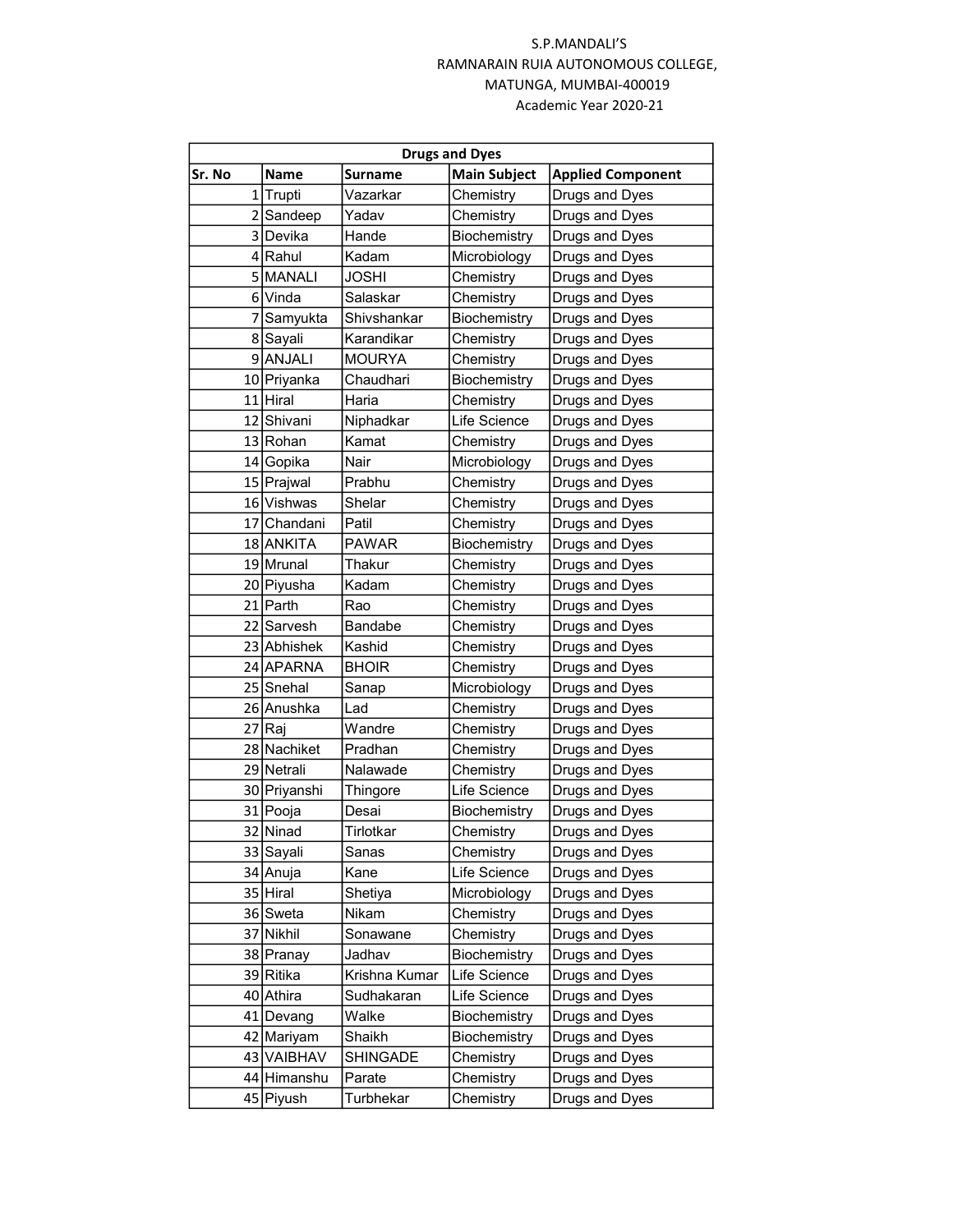| lSr. No | <b>Name</b> | <b>Surname</b> | <b>Main Subject</b> | <b>Applied Component</b> |
|---------|-------------|----------------|---------------------|--------------------------|
|         | 46 Krushali | Patil          | Chemistry           | Drugs and Dyes           |
|         | 47 Siddhesh | Kamble         | Chemistry           | Drugs and Dyes           |
|         | 48 Devendra | Wadekar        | <b>Chemistry</b>    | Drugs and Dyes           |
|         | 49 AKASH    | <b>NADKAR</b>  | Chemistry           | Drugs and Dyes           |
|         | 50 shantanu | nakashe        | Chemistry           | Drugs and Dyes           |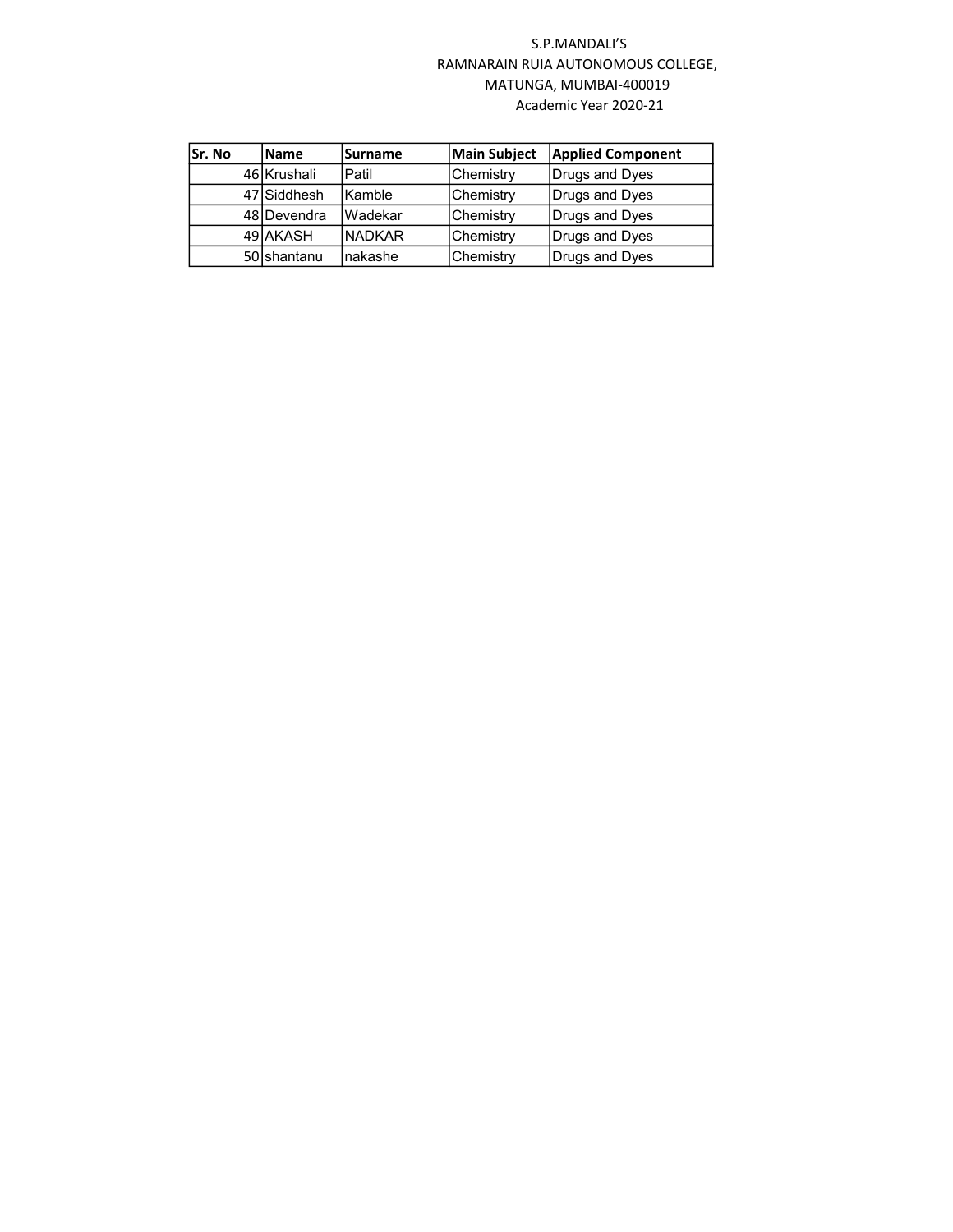| <b>Computer Programming and System Analysis</b> |                  |                   |                     |                                                 |  |  |
|-------------------------------------------------|------------------|-------------------|---------------------|-------------------------------------------------|--|--|
| Sr. No                                          | <b>Name</b>      | <b>Surname</b>    | <b>Main Subject</b> | <b>Applied Component</b>                        |  |  |
| 1                                               | <b>Dilshad</b>   | Shaikh            | Mathematics         | <b>Computer Programming and System Analysis</b> |  |  |
|                                                 | 2 Rujul          | <b>Bhosale</b>    | <b>Statistics</b>   | <b>Computer Programming and System Analysis</b> |  |  |
|                                                 | 3 Veda           | Pingale           | <b>Mathematics</b>  | <b>Computer Programming and System Analysis</b> |  |  |
|                                                 | 4 Lizel          | Rodrigues         | <b>Statistics</b>   | <b>Computer Programming and System Analysis</b> |  |  |
|                                                 | 5 SALITA         | <b>DMONTE</b>     | Statistics          | <b>Computer Programming and System Analysis</b> |  |  |
|                                                 | 6 Aditya         | Negi              | <b>Statistics</b>   | Computer Programming and System Analysis        |  |  |
|                                                 | 7 Nirmal         | Padwal            | Mathematics         | <b>Computer Programming and System Analysis</b> |  |  |
|                                                 | 8 Akhil          | Furtado           | Physics             | <b>Computer Programming and System Analysis</b> |  |  |
|                                                 | 9 Celeste        | Gonsalves         | <b>Statistics</b>   | <b>Computer Programming and System Analysis</b> |  |  |
|                                                 | 10 Ankita        | Palshetkar        | <b>Statistics</b>   | <b>Computer Programming and System Analysis</b> |  |  |
|                                                 | 11 Amisha        | Rane              | Physics             | <b>Computer Programming and System Analysis</b> |  |  |
|                                                 | 12 Mayuri        | Yerunkar          | Mathematics         | <b>Computer Programming and System Analysis</b> |  |  |
|                                                 | 13 Gurpreet Kaur | Chaggar           | <b>Statistics</b>   | <b>Computer Programming and System Analysis</b> |  |  |
|                                                 | $14$ Simi        | Correia           | <b>Statistics</b>   | <b>Computer Programming and System Analysis</b> |  |  |
|                                                 | 15 Neeti         | Patel             | Statistics          | <b>Computer Programming and System Analysis</b> |  |  |
|                                                 | 16 Priyanka      | Yashwantrao       | Physics             | <b>Computer Programming and System Analysis</b> |  |  |
|                                                 | 17 Samruddhi     | Hindlekar         | <b>Statistics</b>   | <b>Computer Programming and System Analysis</b> |  |  |
|                                                 | 18 ARYAN         | YADAV             | <b>Statistics</b>   | <b>Computer Programming and System Analysis</b> |  |  |
|                                                 | 19 Jaita         | Das               | <b>Mathematics</b>  | <b>Computer Programming and System Analysis</b> |  |  |
|                                                 | 20 Manasvi       | Kasaralkar        | Physics             | <b>Computer Programming and System Analysis</b> |  |  |
|                                                 | 21 Akshata       | Shendarkar        | Physics             | <b>Computer Programming and System Analysis</b> |  |  |
|                                                 | 22 Swanand       | Newaskar          | Statistics          | <b>Computer Programming and System Analysis</b> |  |  |
|                                                 | 23 Chetana       | Sonawane          | <b>Statistics</b>   | <b>Computer Programming and System Analysis</b> |  |  |
|                                                 | 24 Shrish        | Patil             | Physics             | <b>Computer Programming and System Analysis</b> |  |  |
|                                                 | 25 Surabhi       | Sonje             | <b>Statistics</b>   | <b>Computer Programming and System Analysis</b> |  |  |
|                                                 | 26 SAYLI         | <b>KOMURLEKAR</b> | <b>Mathematics</b>  | <b>Computer Programming and System Analysis</b> |  |  |
| 27                                              | Anusha           | Ghag              | Physics             | <b>Computer Programming and System Analysis</b> |  |  |
|                                                 | 28 Rebecca       | Tuscano           | Physics             | <b>Computer Programming and System Analysis</b> |  |  |
|                                                 | 29 Riya          | Kandari           | Statistics          | <b>Computer Programming and System Analysis</b> |  |  |
|                                                 | 30 Aditya        | Kothari           | Physics             | <b>Computer Programming and System Analysis</b> |  |  |
|                                                 | 31 nimisha       | salve             | <b>Statistics</b>   | <b>Computer Programming and System Analysis</b> |  |  |
|                                                 | 32 Sreepriya     | Sathiamoorthy     | <b>Statistics</b>   | <b>Computer Programming and System Analysis</b> |  |  |
|                                                 | 33 VAISHNAVI     | <b>KULKARNI</b>   | <b>Statistics</b>   | <b>Computer Programming and System Analysis</b> |  |  |
|                                                 | 34 Kshitij       | Pawar             | Physics             | <b>Computer Programming and System Analysis</b> |  |  |
|                                                 | 35 Dhruvee       | Chauhan           | <b>Statistics</b>   | <b>Computer Programming and System Analysis</b> |  |  |
|                                                 | 36 Shaniya       | Joseph            | Physics             | <b>Computer Programming and System Analysis</b> |  |  |
|                                                 | 37 Soham         | Shejwalkar        | <b>Mathematics</b>  | <b>Computer Programming and System Analysis</b> |  |  |
|                                                 | 38 Tanvi         | Bandkar           | Physics             | <b>Computer Programming and System Analysis</b> |  |  |
|                                                 | 39 Mahesh        | Katale            | Physics             | <b>Computer Programming and System Analysis</b> |  |  |
|                                                 | 40 Soham         | Joshi             | Mathematics         | <b>Computer Programming and System Analysis</b> |  |  |
|                                                 | 41 Akash         | Karande           | Physics             | <b>Computer Programming and System Analysis</b> |  |  |
|                                                 | 42 Aditi         | Meher             | Mathematics         | <b>Computer Programming and System Analysis</b> |  |  |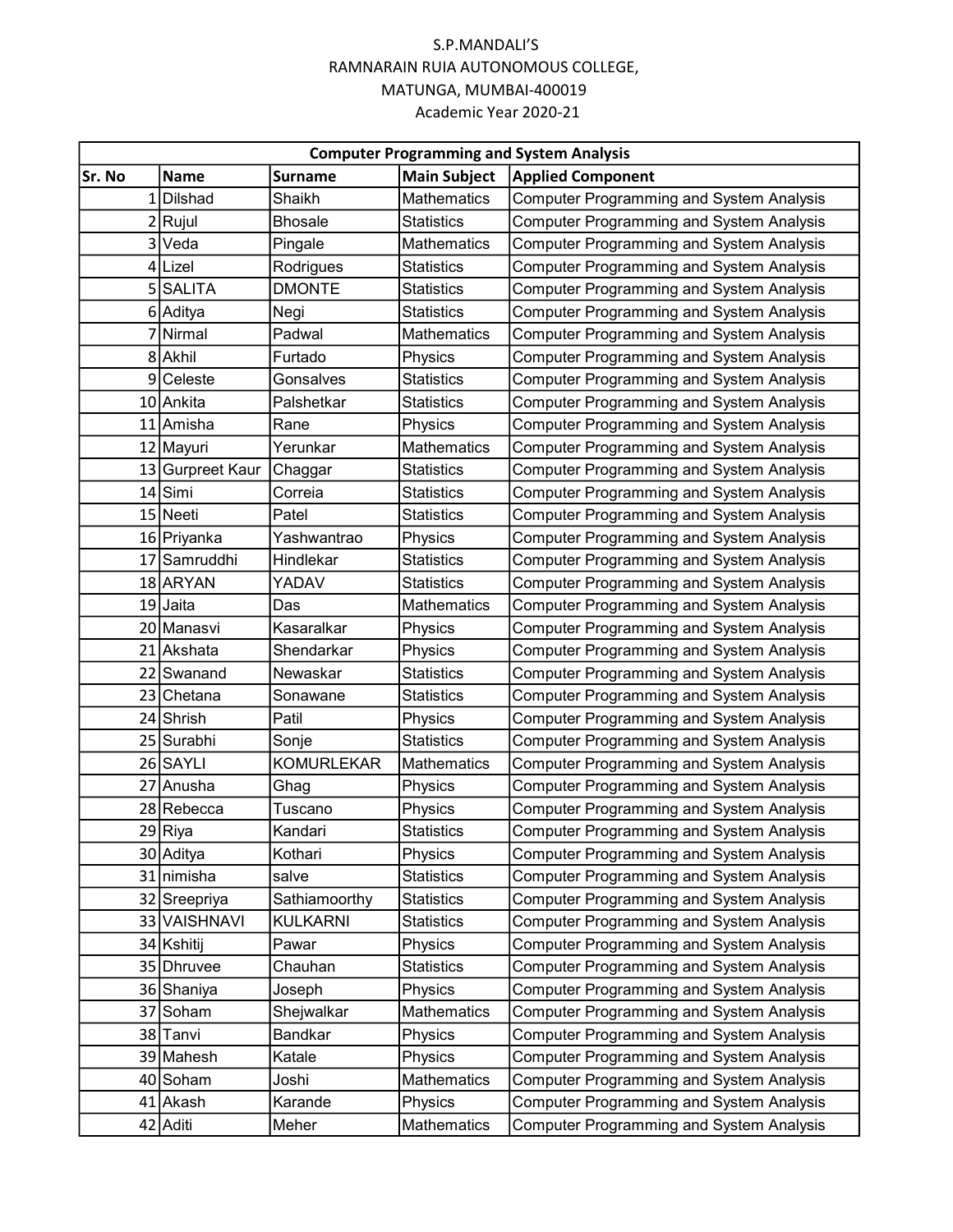| lSr. No | <b>Name</b>      | Surname        | <b>Main Subject</b> | <b>Applied Component</b>                        |
|---------|------------------|----------------|---------------------|-------------------------------------------------|
|         | 43 Heena         | Gagwani        | <b>Mathematics</b>  | <b>Computer Programming and System Analysis</b> |
|         | 44 Yash          | Dalvi          | <b>Mathematics</b>  | <b>Computer Programming and System Analysis</b> |
|         | 45 SHREYAS       | <b>PARAB</b>   | <b>Statistics</b>   | <b>Computer Programming and System Analysis</b> |
|         | $46$ Om          | Pote           | Physics             | <b>Computer Programming and System Analysis</b> |
|         | 47 Mrunal        | Jadhav         | <b>Mathematics</b>  | <b>Computer Programming and System Analysis</b> |
|         | 48 Siddhesh      | Salunkhe       | Statistics          | <b>Computer Programming and System Analysis</b> |
|         | 49 Adarsh        | <b>Baldawa</b> | <b>Statistics</b>   | <b>Computer Programming and System Analysis</b> |
|         | 50 Rupali        | Dudhamal       | <b>Mathematics</b>  | <b>Computer Programming and System Analysis</b> |
|         | 51 Harpreet Kaur | Hans           | <b>Mathematics</b>  | <b>Computer Programming and System Analysis</b> |
|         | 52 Hima          | Thomas         | Physics             | <b>Computer Programming and System Analysis</b> |
|         | 53 Siddharth     | <b>Bodke</b>   | <b>Mathematics</b>  | <b>Computer Programming and System Analysis</b> |
|         | 54 Saloni        | Shinde         | Physics             | <b>Computer Programming and System Analysis</b> |
|         | 55 Disha         | Sharma         | <b>Mathematics</b>  | <b>Computer Programming and System Analysis</b> |
|         | 56 Rupal         | Giri           | Physics             | <b>Computer Programming and System Analysis</b> |
|         | 57 anwesha       | dash           | Chemistry           | <b>Computer Programming and System Analysis</b> |
|         | 58 Chelsea       | Rodrigues      | <b>Mathematics</b>  | <b>Computer Programming and System Analysis</b> |
|         | 59 Sumedh        | Sute           | <b>Mathematics</b>  | <b>Computer Programming and System Analysis</b> |
|         | 60 Abhishek      | Dubey          | Physics             | <b>Computer Programming and System Analysis</b> |
|         | 61   Deep        | Kore           | Physics             | <b>Computer Programming and System Analysis</b> |